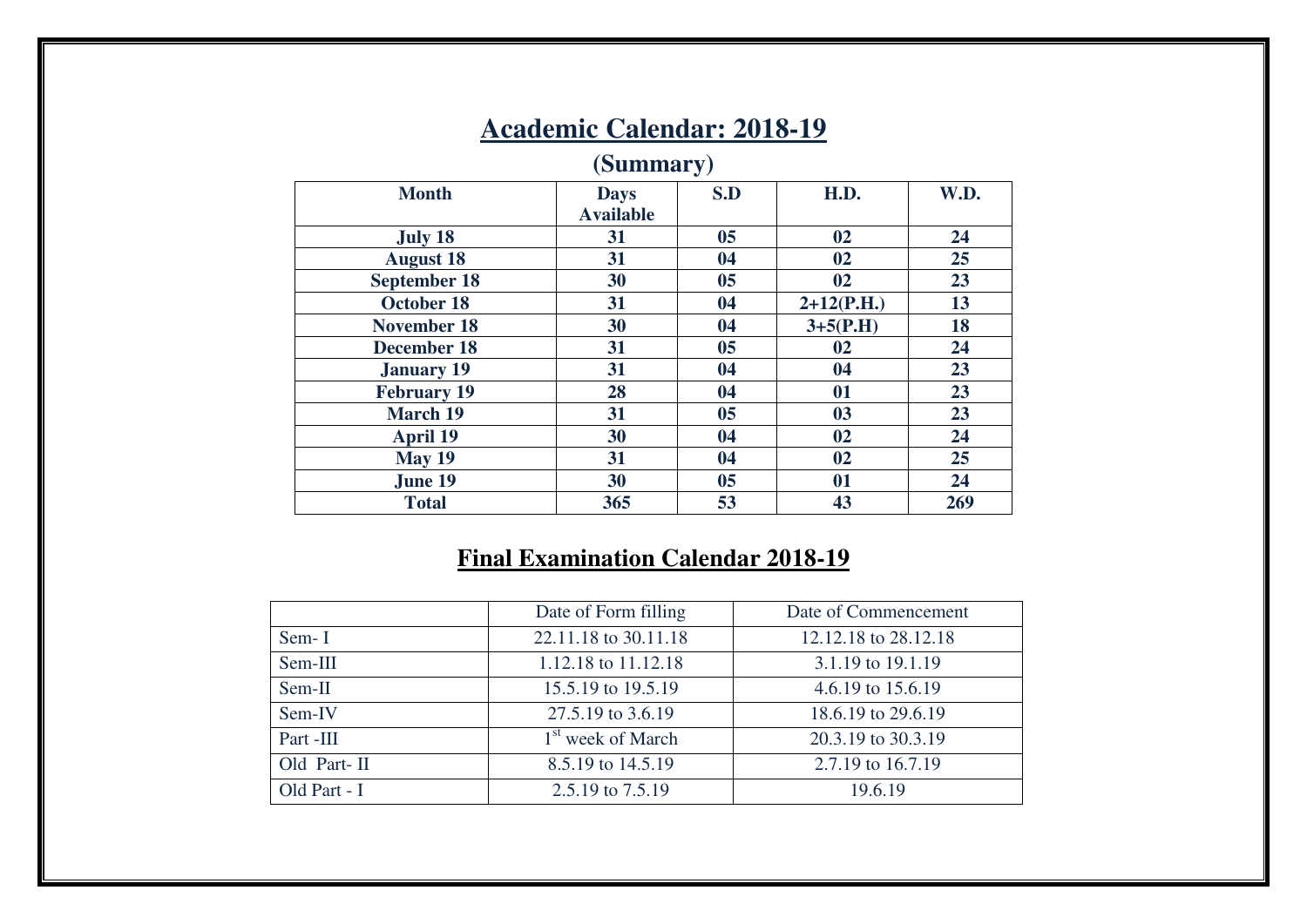| <b>Total No. of Teaching Days (i.e. WD minus Days</b> |            |  |
|-------------------------------------------------------|------------|--|
| required for Exam & Admission Works etc.):            | <b>220</b> |  |
| <b>SEMESTER-END EXAMS:</b>                            | 14         |  |
| <b>Principal's Discretion:</b>                        | 04         |  |
| <b>Sundays:</b>                                       | 53         |  |
| <b>Holidays:</b>                                      | 44         |  |
| <b>Summer Recess &amp; University Exams:</b>          | 30         |  |

### **HOLIDAY LIST**

### From July 2018 to June 2019

| Sl. No.     | Date                 | Day                | Occasion                  | No. of   |
|-------------|----------------------|--------------------|---------------------------|----------|
|             |                      |                    |                           | Holidays |
|             | 14.7.18              | Saturday           | Maharaja's Birthday       |          |
|             | 28.7.18              | Saturday           | Foundation Day            |          |
|             | 15.8.18              | Wednesday          | Independence Day          |          |
| 4           | 23.08.18             | Thursday           | Id Uz Zoha                |          |
|             | 2.9.18               | Sunday             | Janmasthami               |          |
| 6           | 17.9.18              | Monday             | Biswakarma Puja           |          |
|             | 21.9.18              | Friday             | Maharam                   |          |
| 8           | 2.10.18              | Tuesday            | Gandhi Jayanti            |          |
| $\mathbf Q$ | 8.10.18              | Monday             | Mahalaya                  |          |
| 10          | 15.10.18 to 27.10.18 | Monday to Saturday | Puja Holiday              | 12       |
| 11          | 5.11.18 to 9.11.18   | Monday to Friday   | Kali Puja & Bhatridwitiya |          |
| 12          | 13.11.18             | Tuesday            | Chhat Puja                |          |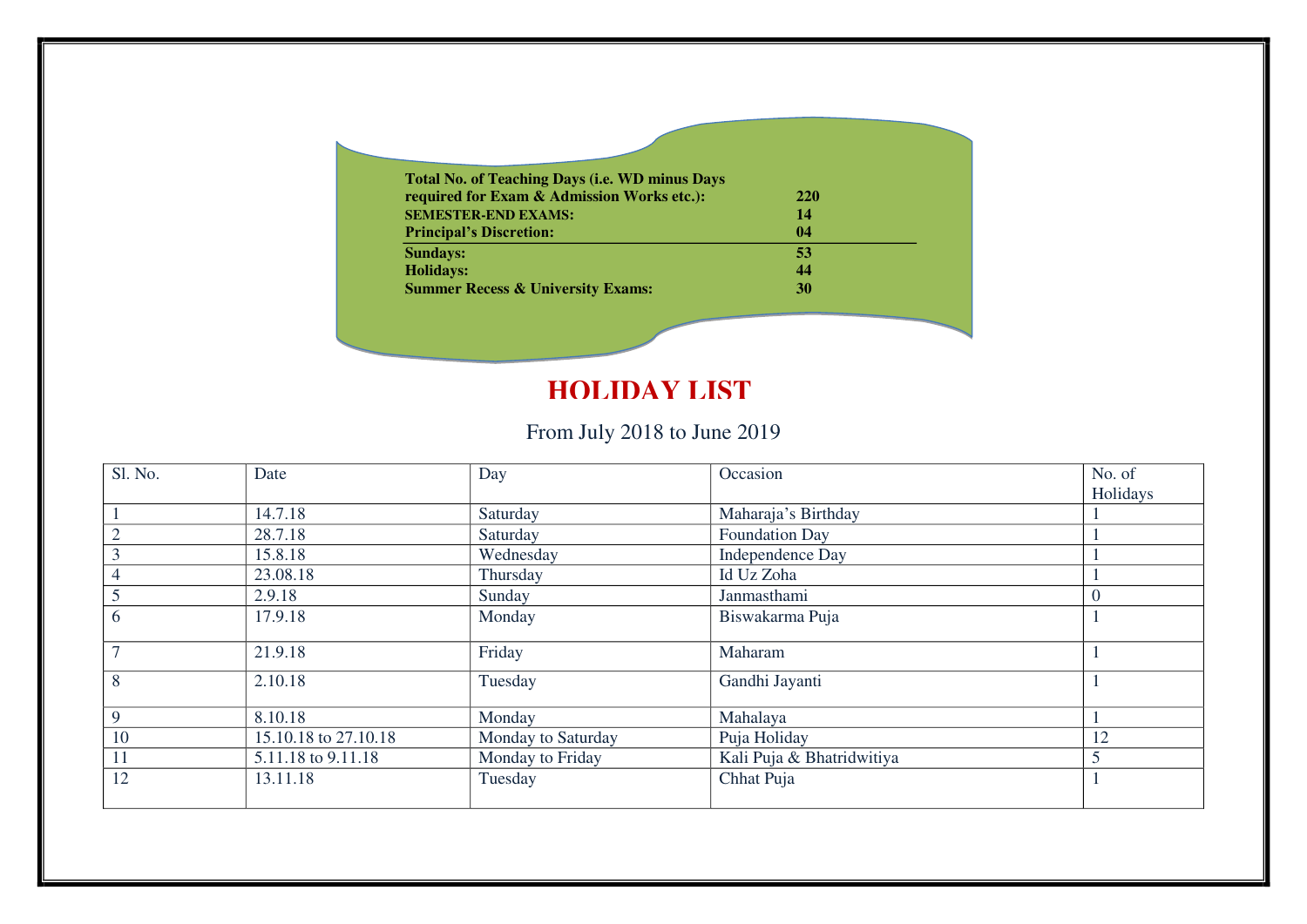| 13     | 21.11.18   | Wednesday            | Fathehadoazdaham                                   |                |
|--------|------------|----------------------|----------------------------------------------------|----------------|
| 14     | 23.11.18   | Friday               | Guru Nanaka's Birthday                             |                |
| 15     | 25.12.18   | Tuesday              | Christmas                                          |                |
| 16     | 31.12.18   | Monday               | Year Closing day                                   |                |
| 17     | 1.1.19     | Tuesday              | New Year day                                       |                |
| 18     | 12.1.19    | Saturday             | Vivekananda Jayanti                                |                |
| 19     | 23.1.19    | Wednesday            | Netaji Jayanti                                     |                |
| 20     | 26.1.19    | Saturday             | Republic Day                                       |                |
| 21     | 10-11.2.19 | Sunday & Monday      | Saraswati Puja                                     |                |
| $22\,$ | 4.3.19     | Monday               | Sivaratri                                          |                |
| 23     | 21-22.3.19 | Thursday & Friday    | Dolyatra                                           | $\overline{2}$ |
| 24     | 14.4.19    | Sunday               | Ambedkar Jayanti                                   | $\theta$       |
| 25     | 15.4.19    | Monday               | Bengali New Year Day                               |                |
| 26     | 19.04.19   | Tuesday              | Good Friday                                        |                |
| 27     | 1.5.19     | Wednesday            | May Day                                            |                |
| 28     | 9.5.19     | Thursday             | Rabindra Jayanti                                   |                |
| 29     | 12.5.19    | Sunday               | Buddhapurnima                                      | $\overline{0}$ |
| 30     | 4-5.06.18  | Wednesday & Thursday | Id Ul Fitr                                         |                |
|        |            |                      | Total no. of Holidays (Including 17 Puja Holidays) | 44             |

• Summer Recess as per University Holiday List during  $49^{th}$  to  $52^{nd}$  week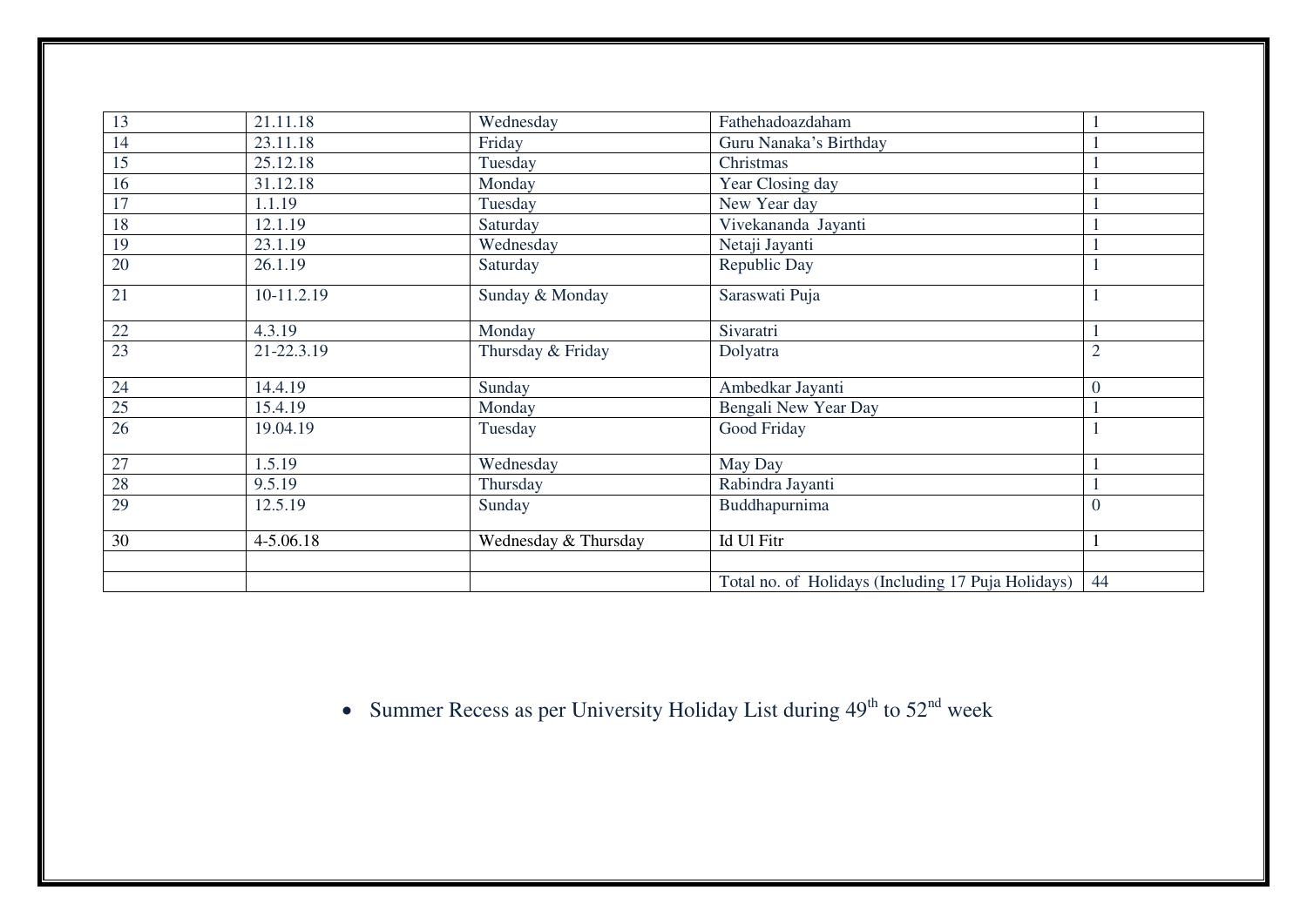|                                         | <b>CBCS</b>                                                                                                                                      |                                                    |                                                      |                                   |                              |                                       |                                                       |                                                  |                                                                                                                                                                                                            |                                                        |                                                        |
|-----------------------------------------|--------------------------------------------------------------------------------------------------------------------------------------------------|----------------------------------------------------|------------------------------------------------------|-----------------------------------|------------------------------|---------------------------------------|-------------------------------------------------------|--------------------------------------------------|------------------------------------------------------------------------------------------------------------------------------------------------------------------------------------------------------------|--------------------------------------------------------|--------------------------------------------------------|
| <b>HONOURS</b>                          |                                                                                                                                                  |                                                    |                                                      |                                   |                              | <b>GENERAL</b>                        |                                                       |                                                  |                                                                                                                                                                                                            |                                                        |                                                        |
| <b>CORE</b><br><b>COURSE</b>            | <b>ELECTIVE COURSE</b><br><b>ABILITY ENHANCEMENT</b><br><b>CORE</b><br><b>ELECTIVE COURSE</b><br><b>COURSE</b><br><b>COURSE</b>                  |                                                    |                                                      |                                   |                              |                                       |                                                       |                                                  |                                                                                                                                                                                                            | <b>ABILITY ENHANCEMENT</b><br><b>COURSE</b>            |                                                        |
| <b>CORE</b>                             | <b>DSE</b>                                                                                                                                       | GE                                                 | <b>AECC (ENVS &amp;</b><br><b>ENG/HINDI/</b><br>MIL) |                                   | <b>SEC</b>                   | <b>CORE</b>                           | <b>DSE</b>                                            | $\mathbf{GE}$                                    | <b>AECC (ENVS &amp;</b><br><b>ENG/HINDI/</b><br>MIL)                                                                                                                                                       |                                                        | <b>SEC</b>                                             |
| 14<br>(ThPr/ThTu)                       | $\overline{\mathbf{4}}$<br>(ThPr/ThTu)                                                                                                           | $\overline{\mathbf{4}}$<br>(ThPr/ThTu)             | $4x1=4$                                              |                                   | $\mathbf{2}$                 | $\overline{12}$<br>(ThPr/ThTu)        | 6/4<br>(ThPr/ThTu)                                    | 0/2<br>(ThPr/ThTu)                               | $4x1=4$                                                                                                                                                                                                    |                                                        | 4/4                                                    |
| $(4+2/5+1)$<br>$= 84$<br><b>Credits</b> | $\mathbf X$<br>$(4+2/1)$<br>$= 24$                                                                                                               | X<br>$(4+2/5+1)$<br>$= 24$                         | $+$<br>$2x1=2$<br>$= 6$                              |                                   | X<br>$\overline{2}$<br>$= 4$ | $\mathbf{X}$<br>$(4+2/5+1)$<br>$= 72$ | $\mathbf X$<br>$(4+2/5+1)$<br>$= 36(BSc)$ /           | $\mathbf{X}$<br>$(4+2/5+1)$<br>$= 0(BSc)$ /      | $+$<br>$2x1=2$<br>$= 6$                                                                                                                                                                                    |                                                        | $\mathbf X$<br>$\overline{2}$<br>$= 8$                 |
|                                         | <b>Credits</b>                                                                                                                                   | <b>Credits</b>                                     | <b>Credits</b>                                       |                                   | <b>Credits</b>               | <b>Credits</b>                        | <b>Credits</b>                                        | <b>Credits</b>                                   | <b>Credits</b>                                                                                                                                                                                             |                                                        | <b>Credits</b>                                         |
|                                         |                                                                                                                                                  | 142                                                |                                                      |                                   |                              |                                       |                                                       |                                                  | 122                                                                                                                                                                                                        |                                                        |                                                        |
| <b>SEM-1</b><br>22                      | <b>SEM-2</b><br>20                                                                                                                               | <b>SEM-3</b><br>26                                 | <b>SEM-4</b><br>26                                   | <b>SEM-5</b><br>24                | $SEM-6$<br>24                | <b>SEM-1</b><br>22                    | <b>SEM-2</b><br>20                                    | <b>SEM-3</b><br>20                               | <b>SEM-4</b><br>20                                                                                                                                                                                         | $SEM-5$<br>20                                          | $SEM - 6$<br>20                                        |
| <b>Credits</b>                          | <b>Credits</b>                                                                                                                                   | <b>Credits</b>                                     | <b>Credits</b>                                       | <b>Credits</b>                    | <b>Credits</b>               | <b>Credits</b>                        | <b>Credits</b>                                        | <b>Credits</b>                                   | <b>Credits</b>                                                                                                                                                                                             | <b>Credits</b>                                         | <b>Credits</b>                                         |
| <b>CC1 CC2</b>                          | <b>CC3 CC4</b>                                                                                                                                   | CC <sub>5</sub>                                    | CC8                                                  | <b>CC 11</b>                      | CC <sub>13</sub>             | (BSc)                                 | (BSc)                                                 | (BSc)                                            | (BSc)                                                                                                                                                                                                      | (BSc) DSE 1                                            | (BSc) DSE 2 for Sub                                    |
| $(2x6) = 12$                            | $(2x6) = 12$                                                                                                                                     | CC <sub>6</sub><br>CC <sub>7</sub><br>$(3x6) = 18$ | CC9<br>CC10<br>$(3x6) = 18$                          | <b>CC12</b><br>(2x6)<br>$=12$     | CC14<br>(2x6)<br>$=12$       | CC 1for<br>Sub1,2,3<br>$(3x6) = 18$   | CC 2for<br>Sub1,2,3<br>$(3x6) = 18$                   | CC 3for<br>Sub1,2,3<br>$(3x6) = 18$              | CC 4for<br>Sub1,2,3<br>$(3x6) = 18$                                                                                                                                                                        | for Sub $1,2,3$<br>$(3x6) = 18$                        | 1,2,3<br>$(3x6) = 18$                                  |
| GE1                                     | GE <sub>2</sub>                                                                                                                                  | GE <sub>3</sub>                                    | GE4                                                  | DSE1<br>DSE <sub>2</sub><br>(2x6) | DSE3<br>DSE4<br>(2x6)        | (BA)<br>CC 1 for<br>Sub 1, 2 $\&$     | <b>(BA)</b><br>CC <sub>2</sub> for<br>Sub $1, 2 \&$   | <b>(BA)</b><br>CC <sub>3</sub> for<br>Sub 1, 2 & | (BA)<br>CC 4 for<br>Sub 1, 2 & L2/2                                                                                                                                                                        | (BA) DSE1<br>for Sub1,                                 | (BA) DSE2<br>for Sub1,                                 |
| $(1x6) = 6$                             | $(1x6) = 6$                                                                                                                                      | $(1x6) = 6$                                        | $(1x6) = 6$                                          | $=12$                             | $=12$                        | L1/1<br>$(3x6) = 18$                  | L2/1<br>$(3x6) = 18$                                  | L1/2<br>$(3x6) = 18$                             | $(3x6) = 18$                                                                                                                                                                                               | $\overline{2}$                                         | $\overline{2}$                                         |
|                                         |                                                                                                                                                  |                                                    |                                                      |                                   |                              |                                       |                                                       |                                                  |                                                                                                                                                                                                            | $(2x6) = 12$                                           | $(2x6) = 12$                                           |
| AECC1<br>$(1x4) = 4$                    | AECC1<br>$(1x2) = 2$                                                                                                                             | SEC <sub>1</sub><br>$(1x2) = 2$                    | SEC <sub>1</sub><br>$(1x2) = 2$                      |                                   |                              | <b>BA &amp; BSc</b><br><b>AECC1</b>   | <b>BA &amp; BSc</b><br>AECC <sub>2</sub>              | <b>BA &amp; BSc</b><br>SEC <sub>1</sub>          | <b>BA &amp; BSc</b><br>SEC <sub>2</sub>                                                                                                                                                                    | $(BA)$ GE 1<br>$(1x6) = 6$                             | $(BA) GE 2 (1x6)=6$                                    |
|                                         |                                                                                                                                                  |                                                    |                                                      |                                   |                              | $(1x4) = 4$                           | $(1x2) = 2$                                           | $(1x2) = 2$                                      | $(1x2) = 2$                                                                                                                                                                                                | <b>BA &amp; BSc</b><br>SEC <sub>3</sub><br>$(1x2) = 2$ | <b>BA &amp; BSc</b><br>SEC <sub>4</sub><br>$(1x2) = 2$ |
|                                         | • BA/BSC HONOURS COURSE: $(CC 14x75 = 1050) + (DSE 4x75 = 300) +$<br>$(GE 4x75=300) + (AECC {1x100}$<br>$+{1x50}$ =150) + (SEC 2x50= 100) = 1900 |                                                    |                                                      |                                   |                              |                                       | ${1x100}$ + ${1x50}$ =150) + (SEC 4 x 50= 200) = 1700 |                                                  | • BA GENERAL COURSE: (CC 12x75= 900) + (DSE 4x75= 300) + (GE 2 x 75= 150) +<br>$(AECC {1x100}+{1x50}=150) + (SEC 4x50=200) = 1700$<br>• BSC GENERAL COURSE: $(CC 12x75 = 900) + (DSE 6x75 = 450) + (AECC)$ |                                                        |                                                        |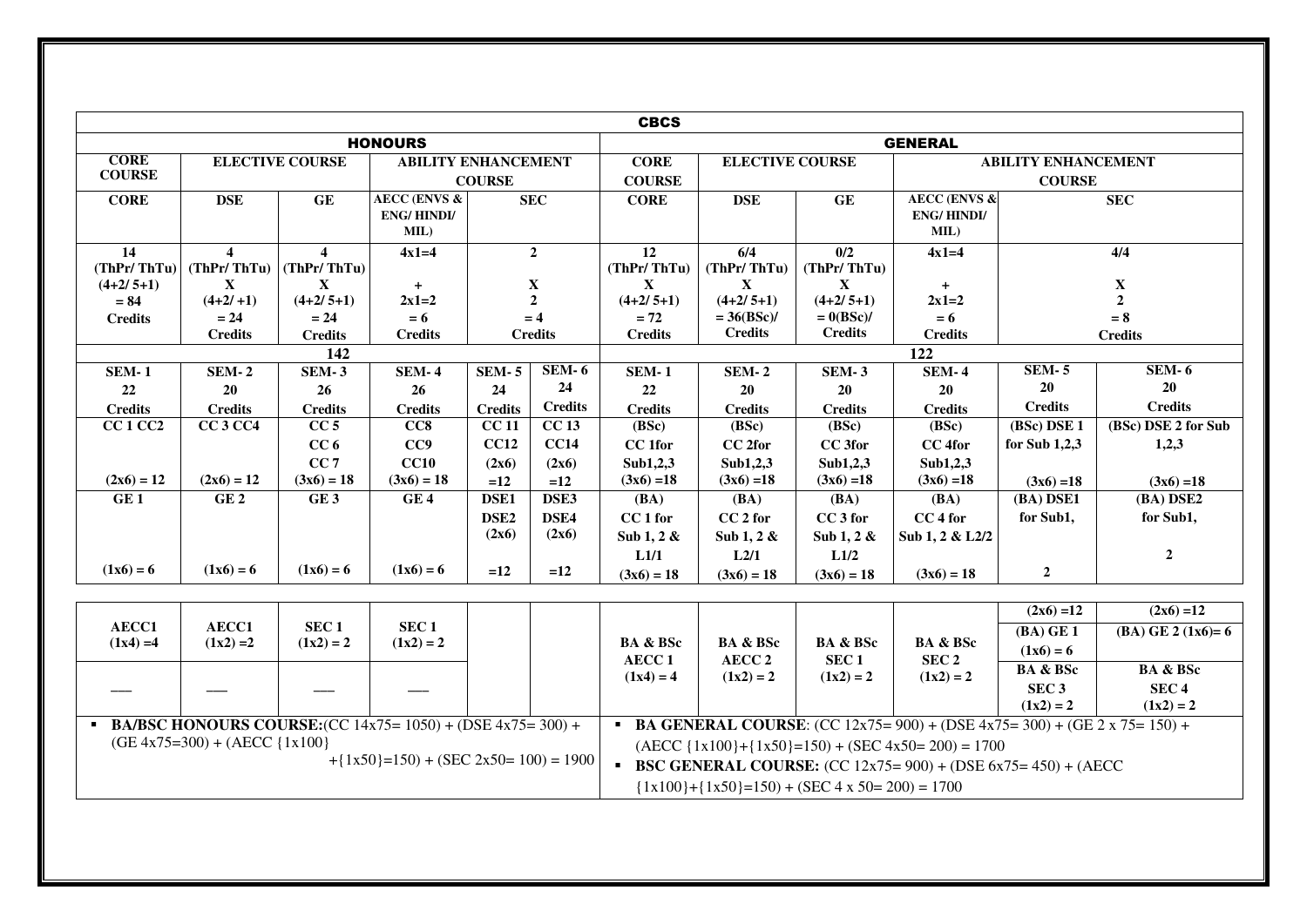|                                      | <b>GENERAL RULES</b>                                                                                                                                                                                                                                                                                                                                                                                                                                                                                                            |   |                                                                                                                                                                                                                                                          | <b>RESULT</b><br>(CGPA, GRADE, LETTER<br><b>GRADE</b> )                                                                                                 | <b>WEIGHTAGE OF COURSES</b><br><b>WITHOUT PRACTICAL</b>                                                                                                                                                                                                                                                                                                                               |
|--------------------------------------|---------------------------------------------------------------------------------------------------------------------------------------------------------------------------------------------------------------------------------------------------------------------------------------------------------------------------------------------------------------------------------------------------------------------------------------------------------------------------------------------------------------------------------|---|----------------------------------------------------------------------------------------------------------------------------------------------------------------------------------------------------------------------------------------------------------|---------------------------------------------------------------------------------------------------------------------------------------------------------|---------------------------------------------------------------------------------------------------------------------------------------------------------------------------------------------------------------------------------------------------------------------------------------------------------------------------------------------------------------------------------------|
| ➤<br>➤<br>➤<br>➤<br>➤<br>➤<br>⋗<br>➤ | $1$ Credit = $1$ hour Class/Tutorial per week<br>1 Practical Class = $2$ hours perweek<br>Practical & Tutorial are mutually exclusive<br>6 Credit Paper = 75 marks (ENVS: 4 Credits = 100marks)<br>2 Credit Paper = $50$ marks<br>Chance not availed $=$ Chance Lost<br>To clear all Semesters within 7 years from year of Enrolment<br>Maximum 3 chances to clear one Semester<br>May appear at next Semester withbacklog<br>Reappearing: Once only in 50% of TheoryPapers                                                     | ⋗ | 9 & above<br>8 to below 9<br>7 to below 8<br>6 to below 7<br>5 to below 6<br>4 to below 5<br>Below 4                                                                                                                                                     | $O$ (Outstanding)<br>A+ Excellent)<br>A (VeryGood)<br>$B+$ (Good)<br><b>B</b> (Average)<br>C (Passed)<br>F (Failed)                                     | (A) Semester end exams $80\%$ of $75 = 60$<br>10 out of 15 Questions $x^2 = 20$<br>4 out of 6 Questions $x5 = 20$<br>2 out of 4 Questions x $10=20$<br>(B) Internal Assessment: $20\%$ of $75 = 15$<br>Attendance (Th&Tuto.) = $5$<br>Class Test/Seminar/Assignment $(C_1 \& C_2)$<br>(Theoretical & Tutorial) $5+5=10$                                                               |
|                                      | <b>EXAM RULES</b>                                                                                                                                                                                                                                                                                                                                                                                                                                                                                                               |   |                                                                                                                                                                                                                                                          | <b>CONTINUOUS ASSESSMENT</b>                                                                                                                            | <b>WEIGHTAGE OF COURSES</b>                                                                                                                                                                                                                                                                                                                                                           |
| ➤<br>≻<br>⋗<br>➤<br>≻<br>➤<br>⋗      | No Reappearing/ PPR for Internal/ Viva/ Class Test/ Seminar/ Project/Field<br>Report/Survey<br>Review: Increase of Marks: up to 10% - Full Credit; above that, half of<br>therest; decrease of Marks: full up to 5%, half of therest<br>No review for AECC &SEC<br>Third examiner in case of increase above20%<br>Condition: Passed not to be treated as Failed due to marks reduction onPPR<br>Scrutiny & Review of the same course notpermitted<br>Cancellation: Entire Exams includingPractical<br><b>COURSE INFORMATION</b> |   | $\triangleright$ C3:Attendance<br>Above 50% but below $60\% = 2$<br>Above 60% but below $75\% = 3$<br>Above 75% but below $90\% = 4$<br>90% & above=5<br>$\triangleright$ <b>C4</b> : 6 <sup>th</sup> month/21 <sup>st</sup> -23 <sup>rd</sup> week: 80% | > C1(Internal): $2nd$ month/ $8th$ week:10%<br>> C2(Internal): $4th$ month/ $16th$ week: 10%                                                            | <b>WITH PRACTICAL</b><br>(A) Internal Assessment: $20\%$ of $75 = 15$<br>Attendance: 5<br>Class Test/Assignment/ Seminar: 5+5=10<br>(B) Practical: 20<br>Lab Notebook: 5<br>Viva voce: 5<br>$\blacksquare$<br>Experiment: 10<br>$\blacksquare$<br>$(C)$ Semester end exams: 40<br>5 out of 8 Questions $x^2 = 10$<br>2 out of 4 Questions $x5 = 10$<br>2 out of 4 Questions x $10=20$ |
|                                      | <b>COURSE ABBREVIATIONS:</b><br>CC - Core Course<br><b>DSC</b> – Discipline specific Elective<br><b>GE</b> – General Elective<br><b>AECC</b> - Ability Enhancement Compulsory Course<br><b>SEC</b> - Skill Enhancement Course<br>Honours: 26 Courses, 142 credits, 1900marks<br>General: 24 Courses, 122 credits, 1700marks                                                                                                                                                                                                     |   | of both Arts & Science streams                                                                                                                                                                                                                           | Common Subjects (B.A. & B.SC.):<br>Economics, Geography, Mathematics,<br>Physical Education, Psychology are<br>subjects that can be studied by students | $\div$ AECC1: 80 marks 2 hrs<br>$40$ marks $1.5$ hrs<br>$\div$ SEC<br><b>InternalAssessment</b><br>➤<br>Class Test/Assignment/Seminar: 20% of<br>$50=10$<br><b>Semester endexams: 40</b><br>➤                                                                                                                                                                                         |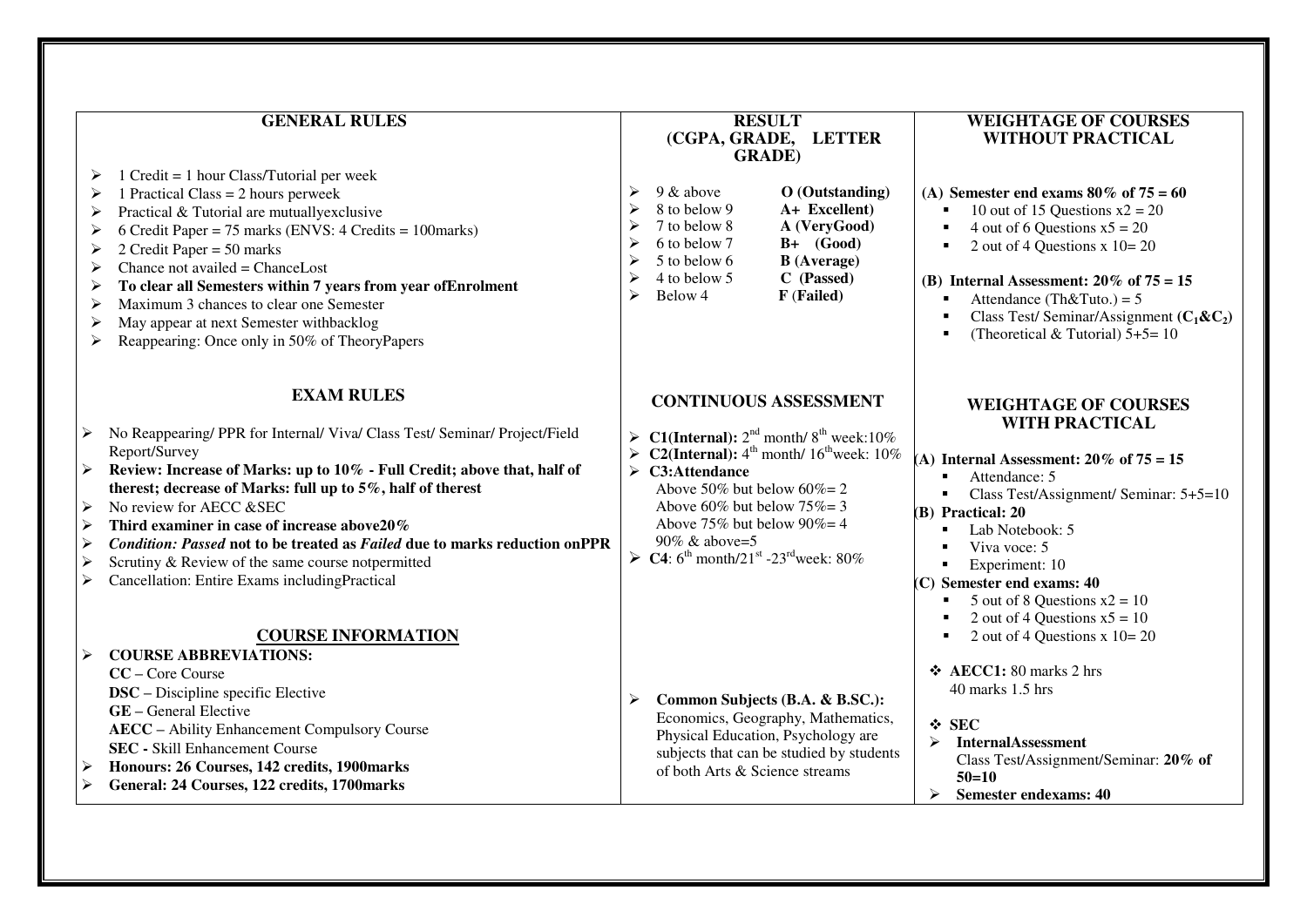**Academic Calendar:-2018-19**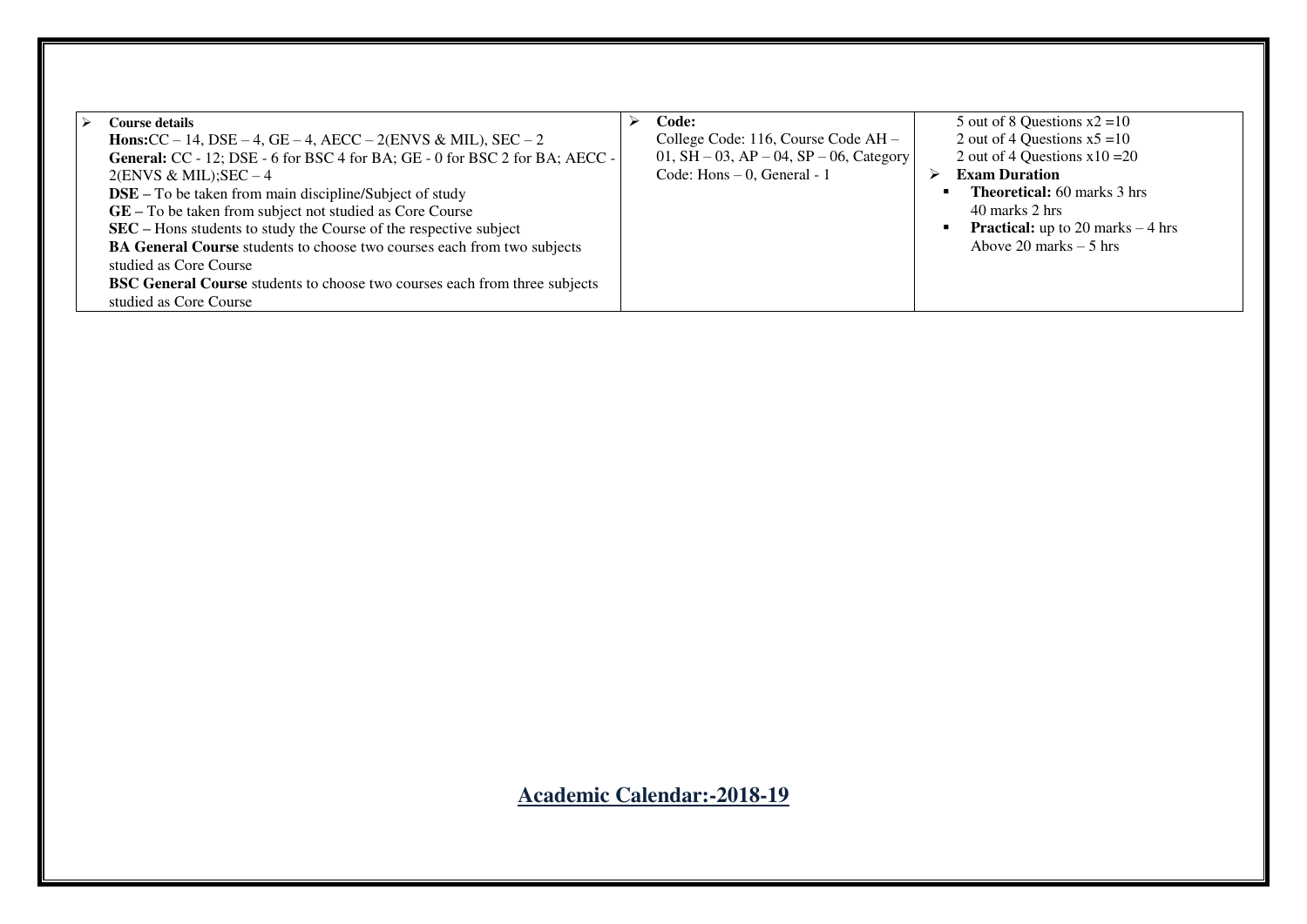#### JULY-2018

| Days | Date           | No. of Classes                | Days | Date   |          | No. of Classes         |  |  |
|------|----------------|-------------------------------|------|--------|----------|------------------------|--|--|
|      |                | Allotted<br>Attended          |      |        | Allotted | Attended               |  |  |
| Sun  | 1              |                               | Tues | 17     |          |                        |  |  |
| Mon  | $\overline{2}$ |                               | Wed  | 18     |          |                        |  |  |
| Tues | $\mathfrak{Z}$ |                               | Thus | 19     |          |                        |  |  |
| Wed  | $\overline{4}$ |                               | Fri  | $20\,$ |          |                        |  |  |
| Thus | 5              |                               | Sat  | 21     |          |                        |  |  |
| Fri  | 6              |                               | Sun  | 22     |          |                        |  |  |
| Sat  | $\overline{7}$ |                               | Mon  | 23     |          |                        |  |  |
| Sun  | $8\,$          |                               | Tues | 24     |          |                        |  |  |
| Mon  | 9              |                               | Wed  | 25     |          |                        |  |  |
| Tues | $10\,$         |                               | Thus | 26     |          |                        |  |  |
| Wed  | $11\,$         |                               | Fri  | 27     |          |                        |  |  |
| Thus | 12             |                               | Sat  | 28     |          |                        |  |  |
|      |                |                               |      |        |          | College Foundation Day |  |  |
| Fri  | 13             |                               | Sun  | 29     |          |                        |  |  |
| Sat  | 14             | Maharaja's Birthday (Holiday) | Mon  | $30\,$ |          |                        |  |  |
| Sun  | 15             |                               | Tues | 31     |          |                        |  |  |
| Mon  | 16             |                               |      |        |          |                        |  |  |

• Commencement of classes

 $\bullet$  TD: 24; SD: 05; HD: 02= 31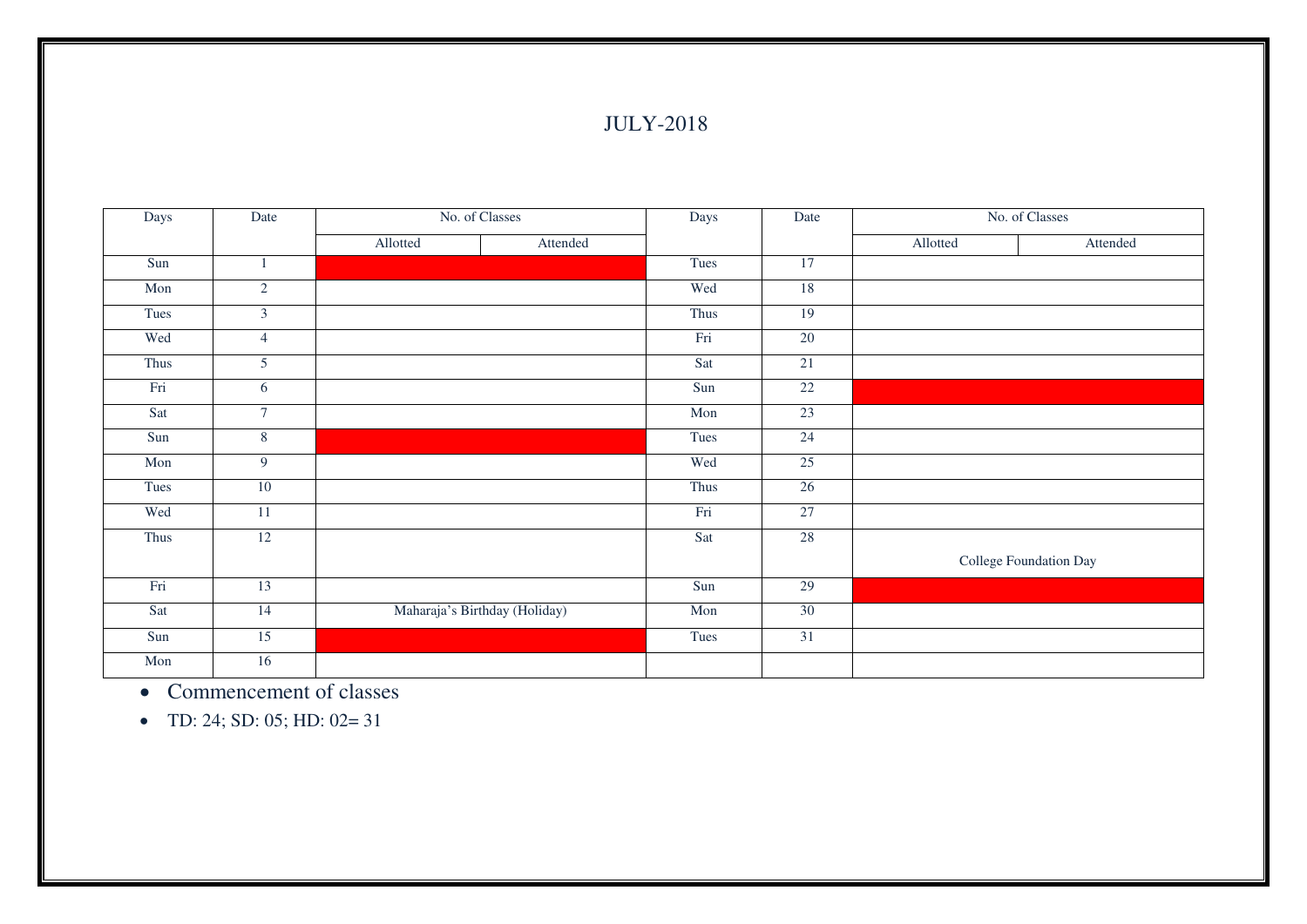## AUGUST-2018

| Days | Date           | No. of Classes             |          | Days | Date |            | No. of Classes |
|------|----------------|----------------------------|----------|------|------|------------|----------------|
|      |                | Allotted                   | Attended |      |      | Allotted   | Attended       |
| Wed  |                |                            |          | Fri  | 17   |            |                |
| Thus | $\overline{2}$ |                            |          | Sat  | 18   |            |                |
| Fri  | $\overline{3}$ |                            |          | Sun  | 19   |            |                |
| Sat  | $\overline{4}$ |                            |          | Mon  | 20   |            |                |
| Sun  | $\overline{5}$ |                            |          | Tues | 21   |            |                |
| Mon  | 6              |                            |          | Wed  | 22   |            |                |
| Tues | $\tau$         |                            |          | Thus | 23   | Id Uz Zoha |                |
| Wed  | 8              |                            |          | Fri  | 24   |            |                |
| Thus | $\overline{9}$ |                            |          | Sat  | 25   |            |                |
| Fri  | 10             |                            |          | Sun  | 26   |            |                |
| Sat  | $11\,$         |                            |          | Mon  | 27   |            |                |
| Sun  | $12\,$         |                            |          | Tues | 28   |            |                |
| Mon  | 13             |                            |          | Wed  | 29   |            |                |
| Tues | 14             |                            |          | Thus | 30   |            |                |
| Wed  | 15             | Independence Day (Holiday) |          | Fri  | 31   |            |                |
| Thus | 16             |                            |          |      |      |            |                |

• TD: 25; SD: 04; HD:  $02 = 31$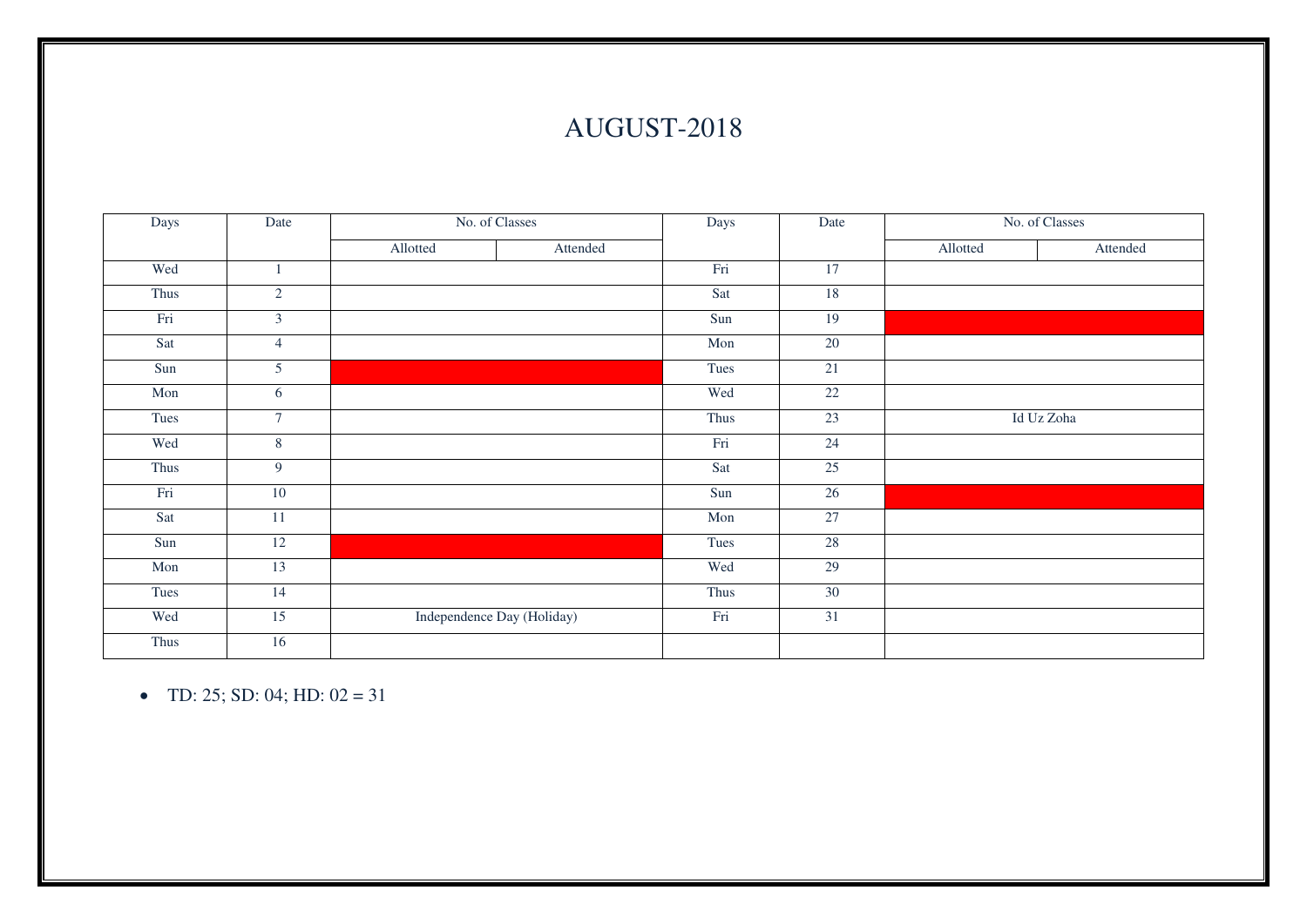## SEPTEMBER-2018

| Days | Date            | No. of Classes | Days                  | Date | No. of Classes  |          |                           |
|------|-----------------|----------------|-----------------------|------|-----------------|----------|---------------------------|
|      |                 | Allotted       | Attended              |      |                 | Allotted | Attended                  |
| Sat  | $\mathbf{1}$    |                |                       | Mon  | 17              |          | Biswakarma Puja (Holiday) |
| Sun  | $\sqrt{2}$      |                | Janmasthami (Holiday) | Tues | 18              |          |                           |
| Mon  | $\mathfrak{Z}$  |                |                       | Wed  | 19              |          |                           |
| Tues | $\overline{4}$  |                |                       | Thus | 20              |          |                           |
| Wed  | 5 <sup>5</sup>  |                |                       | Fri  | 21              |          | Maharam (Holiday)         |
| Thus | 6               |                |                       | Sat  | 22              |          |                           |
| Fri  | $\tau$          |                |                       | Sun  | 23              |          |                           |
| Sat  | $8\,$           |                |                       | Mon  | $\overline{24}$ |          |                           |
| Sun  | $\overline{9}$  |                |                       | Tues | 25              |          |                           |
| Mon  | $\overline{10}$ |                |                       | Wed  | $\overline{26}$ |          |                           |
| Tues | $\overline{11}$ |                |                       | Thus | 27              |          |                           |
| Wed  | 12              |                |                       | Fri  | 28              |          |                           |
| Thus | 13              |                |                       | Sat  | 29              |          |                           |
| Fri  | 14              |                |                       | Sun  | 30              |          |                           |
| Sat  | $\overline{15}$ |                |                       |      |                 |          |                           |
| Sun  | 16              |                |                       |      |                 |          |                           |

- Internal Assessment  $(C_1)$   $2^{nd}$  Week
- TD: 23; SD: 05; HD:  $02 = 30$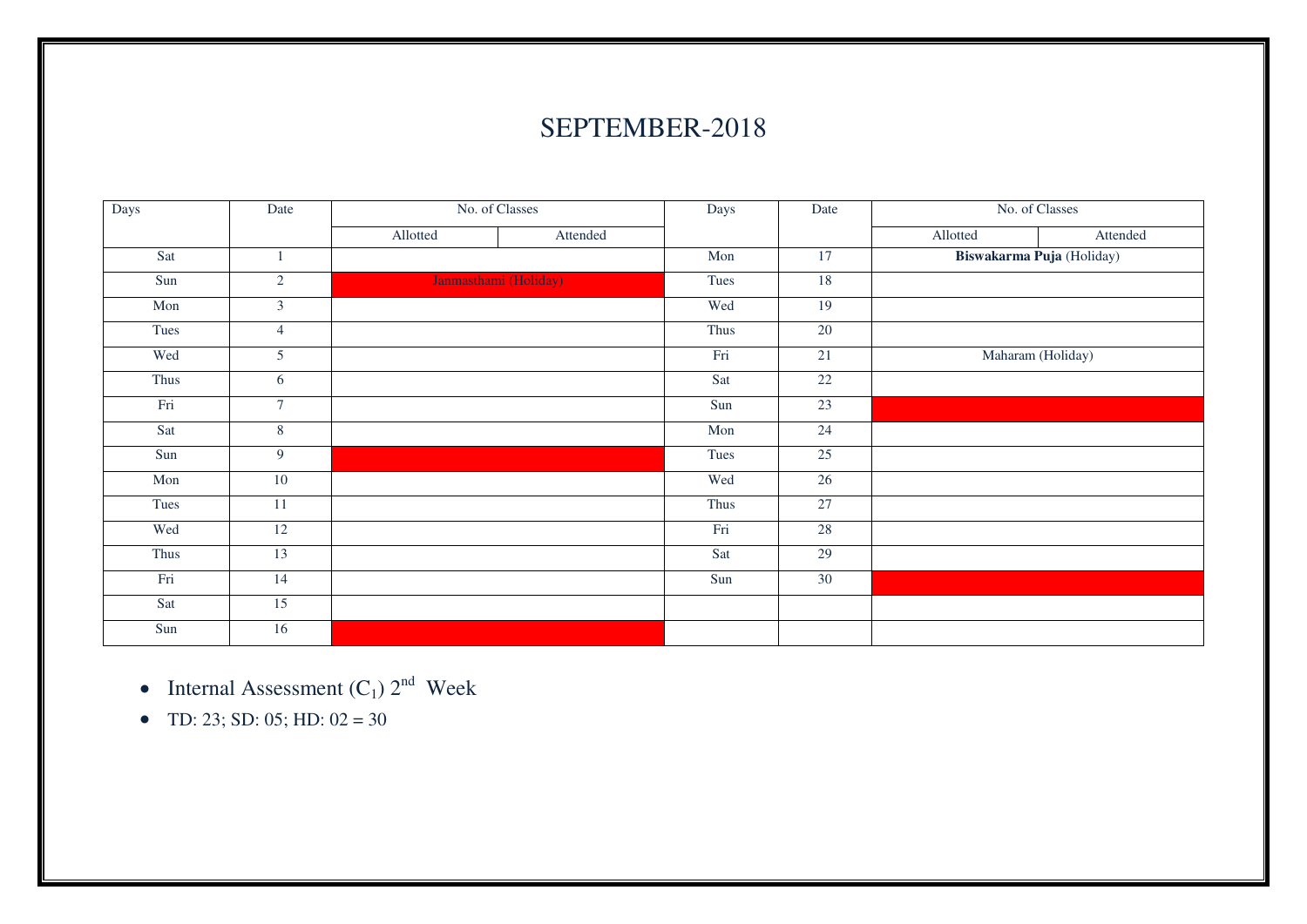### OCTOBER-2018

| Days | Date            | No. of Classes             |                          | Days | Date            |          | No. of Classes             |
|------|-----------------|----------------------------|--------------------------|------|-----------------|----------|----------------------------|
|      |                 | Allotted                   | Attended                 |      |                 | Allotted | Attended                   |
| Mon  |                 |                            |                          | Wed  | 17              |          |                            |
| Tues | $\overline{2}$  |                            | Gandhi Jayanti (Holiday) | Thus | 18              |          |                            |
| Wed  | $\mathfrak{Z}$  |                            |                          | Fri  | $\overline{19}$ |          |                            |
| Thus | $\overline{4}$  |                            |                          | Sat  | 20              |          |                            |
| Fri  | $\overline{5}$  |                            |                          | Sun  | 21              |          |                            |
| Sat  | 6               |                            |                          | Mon  | $22\,$          |          |                            |
| Sun  | $7\phantom{.0}$ |                            |                          | Tues | 23              |          |                            |
| Mon  | $\overline{8}$  | Mahalaya (Holiday)         |                          | Wed  | $\overline{24}$ |          |                            |
| Tues | $\overline{9}$  |                            |                          | Thus | 25              |          |                            |
| Wed  | $\overline{10}$ |                            |                          | Fri  | 26              |          |                            |
| Thus | $\overline{11}$ |                            |                          | Sat  | 27              |          | Puja Holidays <sup>1</sup> |
| Fri  | 12              |                            |                          | Sun  | 28              |          |                            |
| Sat  | 13              |                            |                          | Mon  | 29              |          |                            |
| Sun  | 14              |                            |                          | Tues | 30              |          |                            |
| Mon  | 15              | Puja Holidays $\downarrow$ |                          | Wed  | $\overline{31}$ |          |                            |
| Tues | 16              |                            |                          |      |                 |          |                            |

 $\bullet$  TD: 13; SD: 04; HD: 14 = 31 (Puja -12)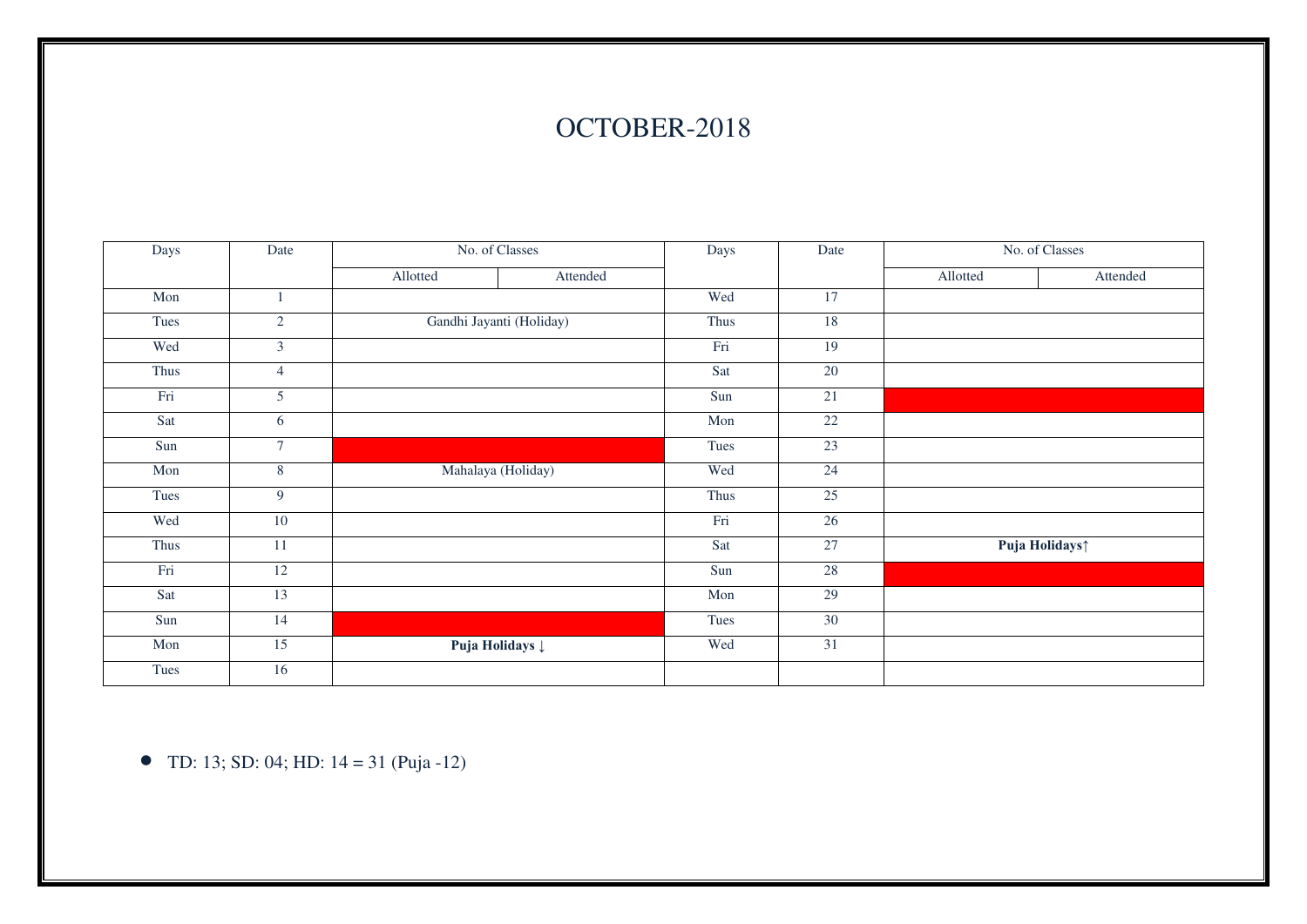#### NOVEMBER-2018

| Days | Date            | No. of Classes                                    |          | Days | Date            | No. of Classes |                                  |
|------|-----------------|---------------------------------------------------|----------|------|-----------------|----------------|----------------------------------|
|      |                 | Allotted                                          | Attended |      |                 | Allotted       | Attended                         |
| Thus |                 |                                                   |          | Sat  | 17              |                |                                  |
| Fri  | $\overline{2}$  |                                                   |          | Sun  | 18              |                |                                  |
| Sat  | $\overline{3}$  |                                                   |          | Mon  | 19              |                |                                  |
| Sun  | $\overline{4}$  |                                                   |          | Tues | 20              |                |                                  |
| Mon  | 5               | Kali Puja and Bhatridwitiya Holidays $\downarrow$ |          | Wed  | 21              |                | Fathehadoazdaham (Holiday)       |
| Tues | 6               |                                                   |          | Thus | 22              |                |                                  |
| Wed  | $7\phantom{.0}$ |                                                   |          | Fri  | 23              |                | Guru Nanaka's Birthday (Holiday) |
| Thus | 8               |                                                   |          | Sat  | $\overline{24}$ |                |                                  |
| Fri  | 9               | Kali Puja and Bhatridwitiya Holidays ^            |          | Sun  | $\overline{25}$ |                |                                  |
| Sat  | 10              |                                                   |          | Mon  | 26              |                |                                  |
| Sun  | 11              |                                                   |          | Tues | $\overline{27}$ |                |                                  |
| Mon  | 12              |                                                   |          | Wed  | 28              |                |                                  |
| Tues | 13              | Chhat Puja (Holiday)                              |          | Thus | 29              |                |                                  |
| Wed  | 14              |                                                   |          | Fri  | 30              |                |                                  |
| Thus | $\overline{15}$ |                                                   |          |      |                 |                |                                  |
| Fri  | 16              |                                                   |          |      |                 |                |                                  |

- Internal Assessment  $(C_2)$  3<sup>rd</sup> Week
- TD: 18; SD: 04; HD:  $08 = 30$  (Kali Puja and Bhatridwitiya Holidays- 5)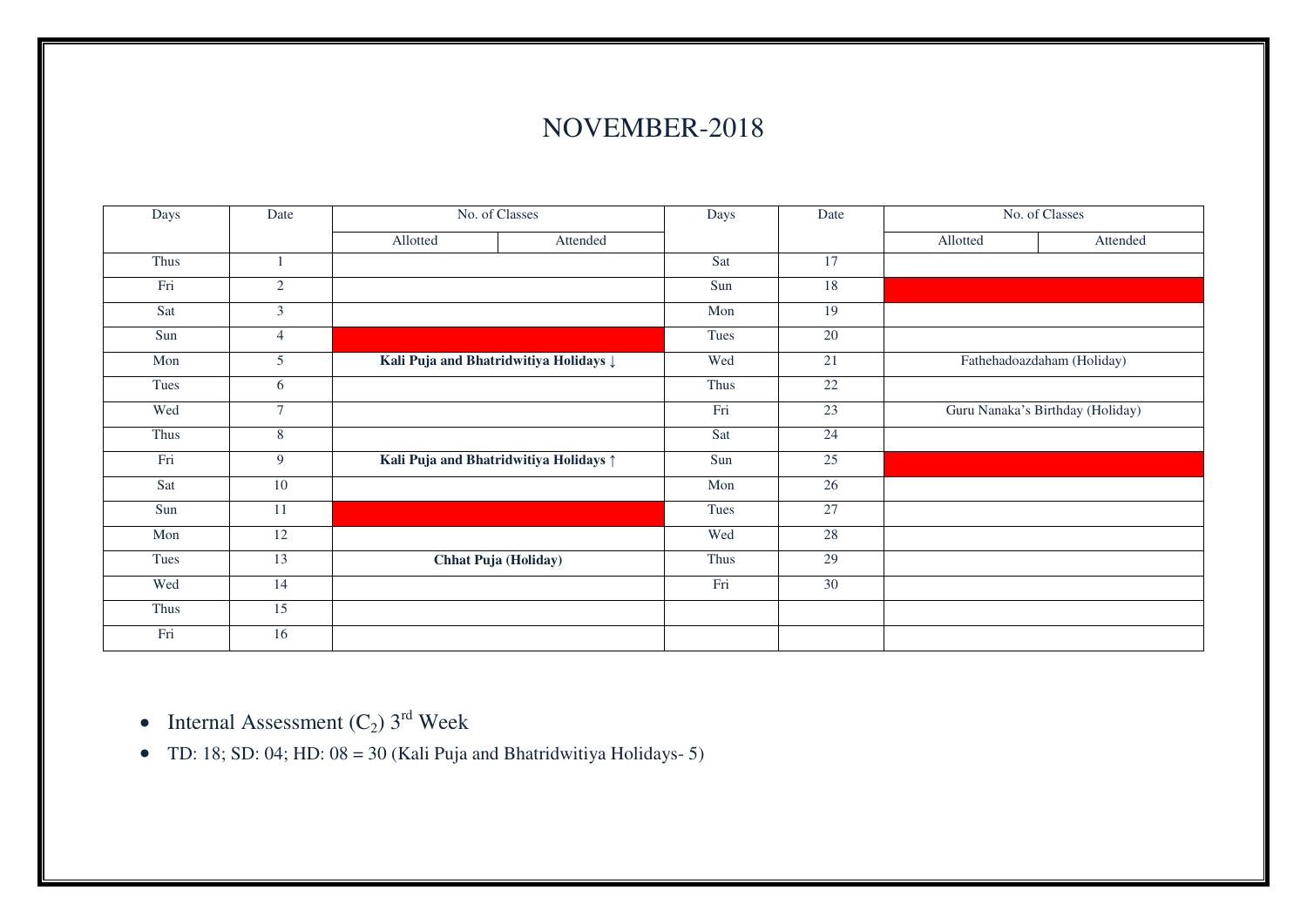### DECEMBER-2018

| Days | Date            | No. of Classes |          | Days | Date |          | No. of Classes         |
|------|-----------------|----------------|----------|------|------|----------|------------------------|
|      |                 | Allotted       | Attended |      |      | Allotted | Attended               |
| Sat  | $\,1$           |                |          | Mon  | 17   |          |                        |
| Sun  | $\overline{2}$  |                |          | Tues | 18   |          |                        |
| Mon  | $\overline{3}$  |                |          | Wed  | 19   |          |                        |
| Tues | $\overline{4}$  |                |          | Thus | 20   |          |                        |
| Wed  | $\overline{5}$  |                |          | Fri  | 21   |          |                        |
| Thus | 6               |                |          | Sat  | 22   |          |                        |
| Fri  | $\overline{7}$  |                |          | Sun  | 23   |          |                        |
| Sat  | $8\,$           |                |          | Mon  | 24   |          |                        |
| Sun  | $\overline{9}$  |                |          | Tues | 25   |          | Christmas (Holiday)    |
| Mon  | 10              |                |          | Wed  | 26   |          |                        |
| Tues | 11              |                |          | Thus | 27   |          |                        |
| Wed  | 12              |                |          | Fri  | 28   |          |                        |
| Thus | 13              |                |          | Sat  | 29   |          |                        |
| Fri  | $\overline{14}$ |                |          | Sun  | 30   |          |                        |
| Sat  | 15              |                |          | Mon  | 31   |          | Year Closing (Holiday) |
| Sun  | 16              |                |          |      |      |          |                        |

- Semester-end Examination  $2<sup>nd</sup>$  Week (Tentative)
- TD: 24; SD: 05; HD:  $02 = 31$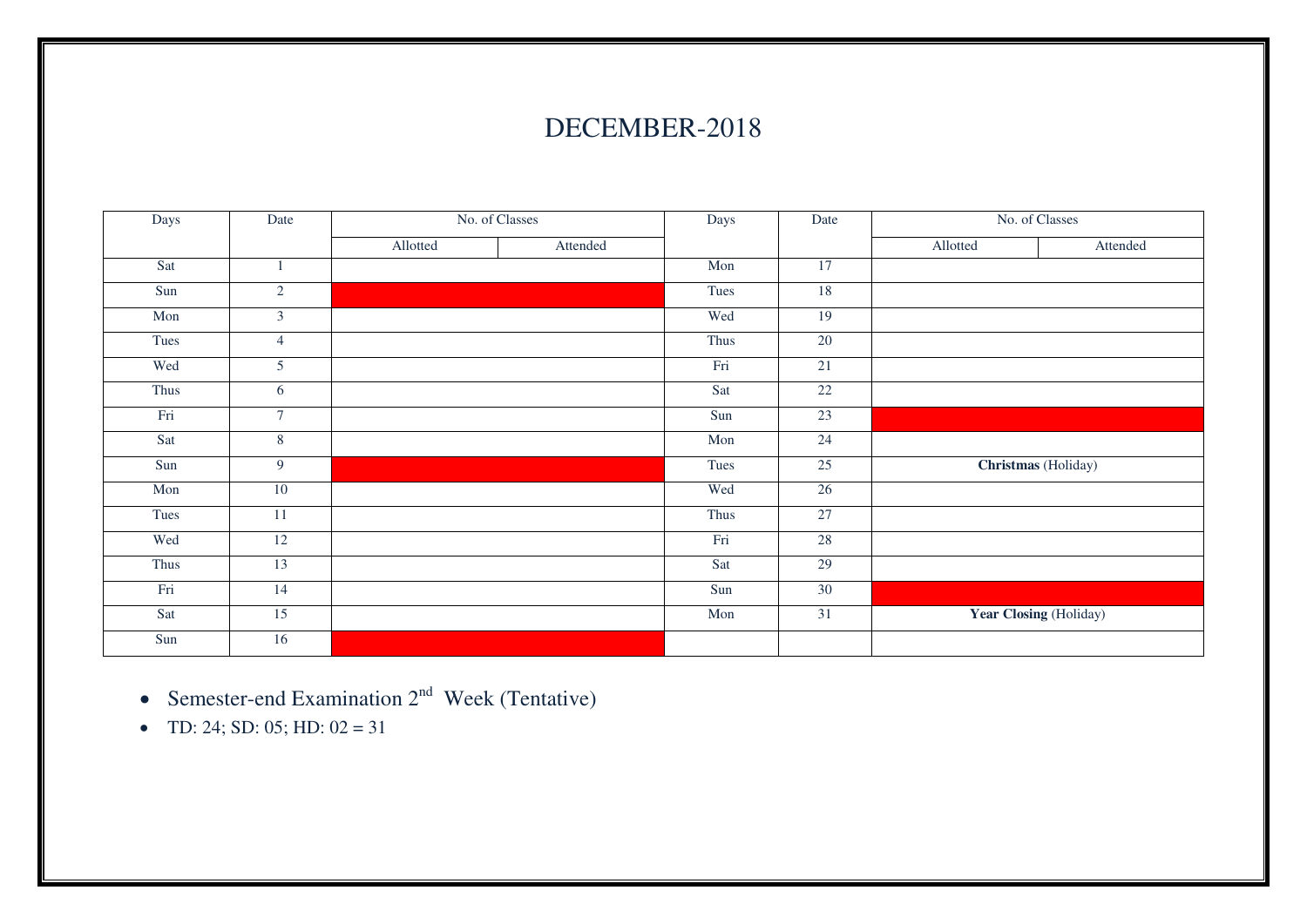## JANUARY-2019

| Days | No. of Classes<br>Date |                               |          | Days | Date            | No. of Classes           |                               |
|------|------------------------|-------------------------------|----------|------|-----------------|--------------------------|-------------------------------|
|      |                        | Allotted                      | Attended |      |                 | Allotted                 | Attended                      |
| Tues | $\mathbf{1}$           | New Year Day (Holiday)        |          | Thus | $\overline{17}$ |                          |                               |
| Wed  | $\overline{2}$         |                               |          | Fri  | 18              |                          |                               |
| Thus | $\overline{3}$         |                               |          | Sat  | $\overline{19}$ |                          |                               |
| Fri  | $\overline{4}$         |                               |          | Sun  | $\overline{20}$ |                          |                               |
| Sat  | $\overline{5}$         |                               |          | Mon  | 21              |                          |                               |
| Sun  | 6                      |                               |          | Tues | 22              |                          |                               |
| Mon  | $\tau$                 |                               |          | Wed  | 23              | Netaji Jayanti (Holiday) |                               |
| Tues | $8\phantom{.}$         |                               |          | Thus | 24              |                          |                               |
| Wed  | $\overline{9}$         |                               |          | Fri  | 25              |                          |                               |
| Thus | 10                     |                               |          | Sat  | 26              |                          | <b>Republic Day</b> (Holiday) |
| Fri  | 11                     |                               |          | Sun  | 27              |                          |                               |
| Sat  | 12                     | Vivekananda Jayanti (Holiday) |          | Mon  | 28              |                          |                               |
| Sun  | 13                     |                               |          | Tues | 29              |                          |                               |
| Mon  | $\overline{14}$        |                               |          | Wed  | 30              |                          |                               |
| Tues | $\overline{15}$        |                               |          | Thus | $\overline{31}$ |                          |                               |
| Wed  | 16                     |                               |          |      |                 |                          |                               |

- Commencement of Classes: Semester II & IV
- TD: 23; SD: 04; HD:  $04 = 31$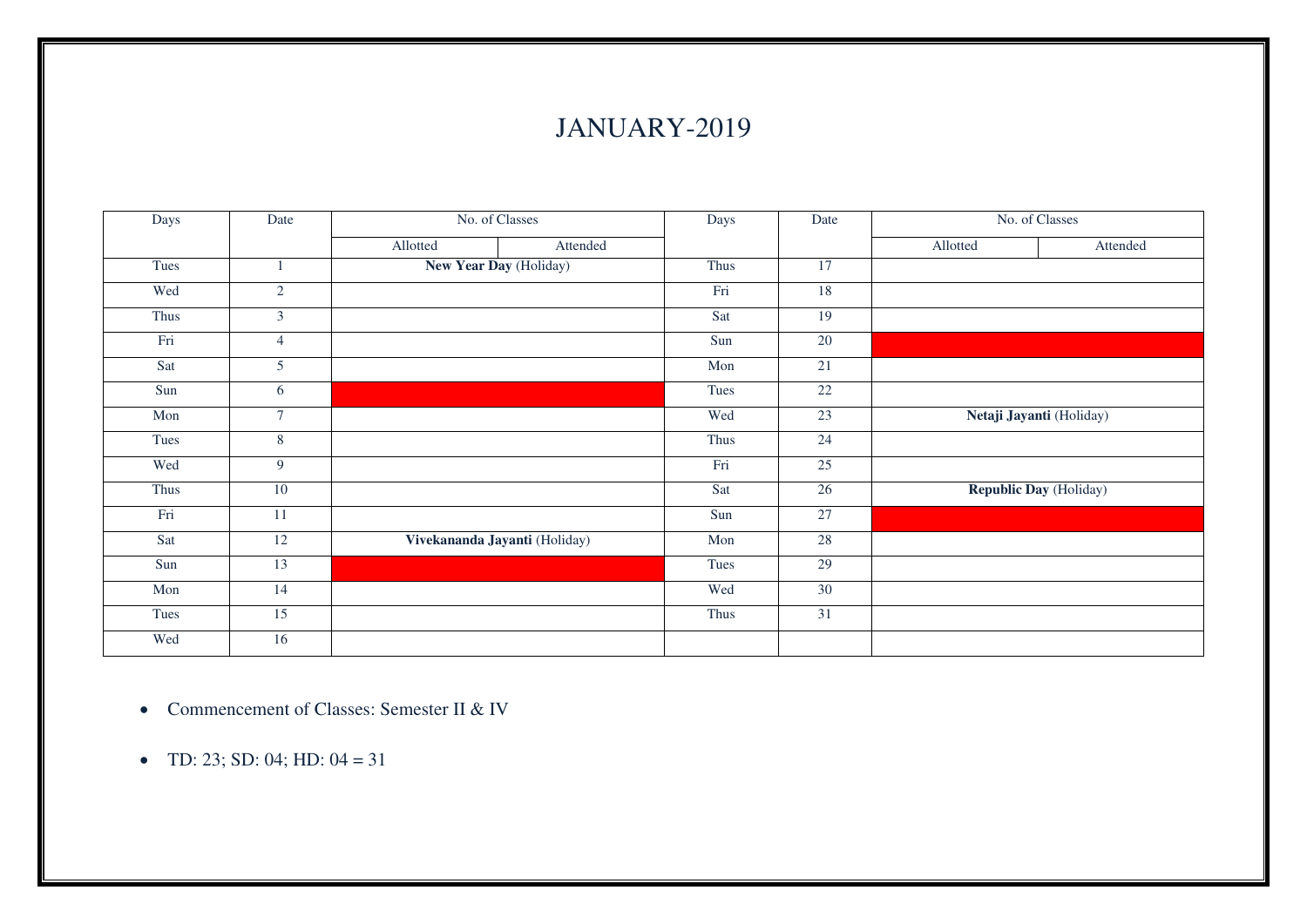### FEBRUARY-2019

| Days | Date            | No. of Classes           |          | Days | Date            | No. of Classes |          |  |
|------|-----------------|--------------------------|----------|------|-----------------|----------------|----------|--|
|      |                 | Allotted                 | Attended |      |                 | Allotted       | Attended |  |
| Fri  | $\mathbf{1}$    |                          |          | Sun  | $\overline{17}$ |                |          |  |
| Sat  | $\overline{2}$  |                          |          | Mon  | 18              |                |          |  |
| Sun  | $\overline{3}$  |                          |          | Tues | 19              |                |          |  |
| Mon  | $\overline{4}$  |                          |          | Wed  | 20              |                |          |  |
| Tues | 5               |                          |          | Thus | 21              |                |          |  |
| Wed  | 6               |                          |          | Fri  | 22              |                |          |  |
| Thus | $\overline{7}$  |                          |          | Sat  | 23              |                |          |  |
| Fri  | $\, 8$          |                          |          | Sun  | 24              |                |          |  |
| Sat  | 9               |                          |          | Mon  | 25              |                |          |  |
| Sun  | $\overline{10}$ | Saraswati Puja (Holiday) |          | Tues | 26              |                |          |  |
| Mon  | $\overline{11}$ | Saraswati Puja (Holiday) |          | Wed  | 27              |                |          |  |
| Tues | $\overline{12}$ |                          |          | Thus | 28              |                |          |  |
| Wed  | 13              |                          |          |      |                 |                |          |  |
| Thus | 14              |                          |          |      |                 |                |          |  |
| Fri  | 15              |                          |          |      |                 |                |          |  |
| Sat  | 16              |                          |          |      |                 |                |          |  |

• TD: 23; SD: 04; HD:  $01 = 28$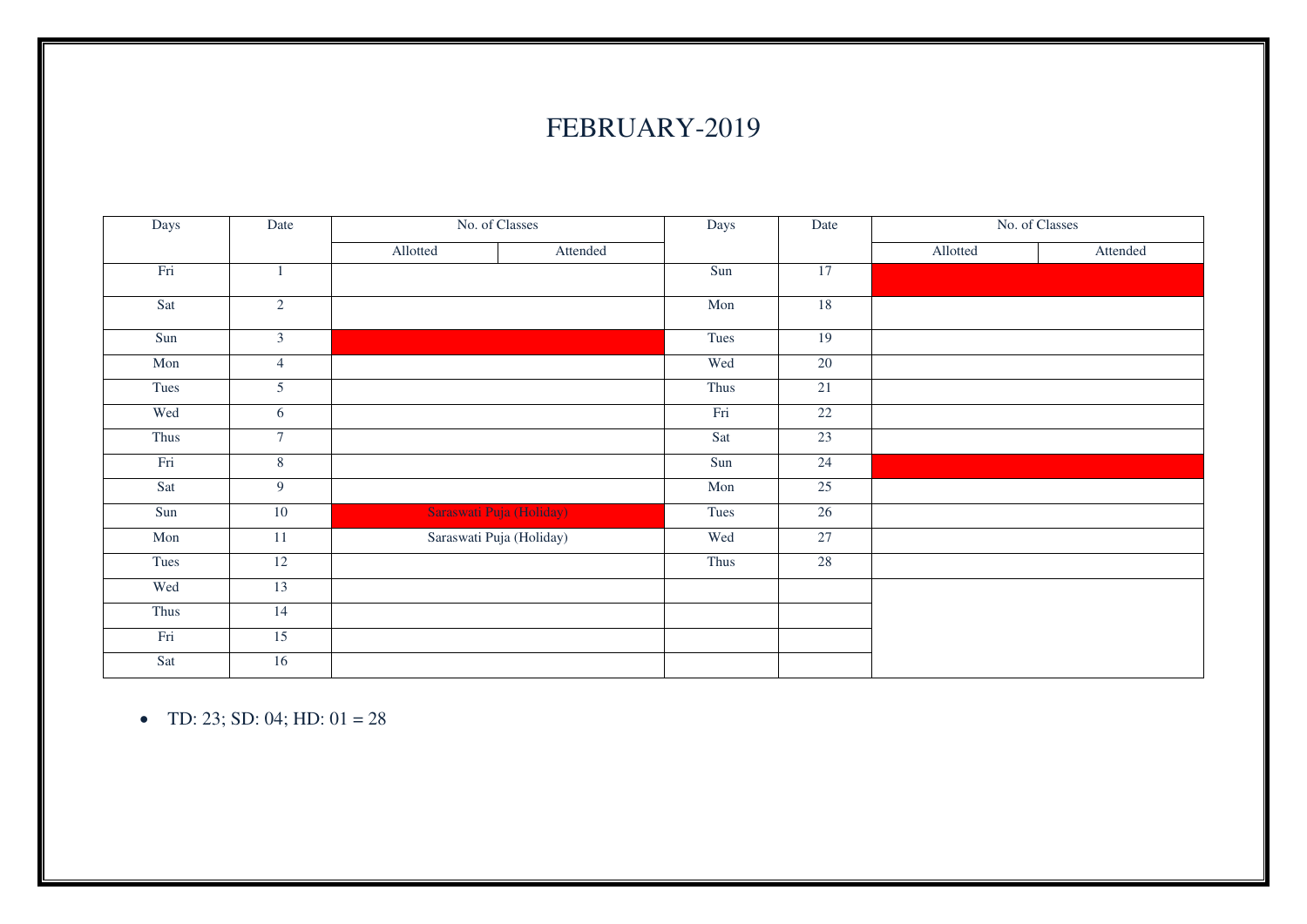### MARCH-2019

| Days<br>Date |                 | No. of Classes |                     | Days | Date | No. of Classes |                    |  |
|--------------|-----------------|----------------|---------------------|------|------|----------------|--------------------|--|
|              |                 | Allotted       | Attended            |      |      | Allotted       | Attended           |  |
| Fri          | $\mathbf{1}$    |                |                     | Sun  | 17   |                |                    |  |
| Sat          | $\overline{2}$  |                |                     | Mon  | 18   |                |                    |  |
| Sun          | $\overline{3}$  |                |                     | Tues | 19   |                |                    |  |
| Mon          | $\overline{4}$  |                | Sivaratri (Holiday) | Wed  | 20   |                |                    |  |
| Tues         | $\overline{5}$  |                |                     | Thus | 21   |                | Doljatra (Holiday) |  |
| Wed          | 6               |                |                     | Fri  | 22   |                | Doljatra (Holiday) |  |
| Thus         | $\tau$          |                |                     | Sat  | 23   |                |                    |  |
| Fri          | $\overline{8}$  |                |                     | Sun  | 24   |                |                    |  |
| Sat          | 9               |                |                     | Mon  | 25   |                |                    |  |
| Sun          | $10\,$          |                |                     | Tues | 26   |                |                    |  |
| Mon          | $\overline{11}$ |                |                     | Wed  | 27   |                |                    |  |
| Tues         | 12              |                |                     | Thus | 28   |                |                    |  |
| Wed          | 13              |                |                     | Fri  | 29   |                |                    |  |
| Thus         | 14              |                |                     | Sat  | 30   |                |                    |  |
| Fri          | 15              |                |                     | Sun  | 31   |                |                    |  |
| Sat          | 16              |                |                     |      |      |                |                    |  |

• Internal Assessment  $(C_1)$   $2^{nd}$  Week

- Part III Final Exams $4^{\text{th}}$  Week
- TD: 23; SD: 05; HD:  $03 = 31$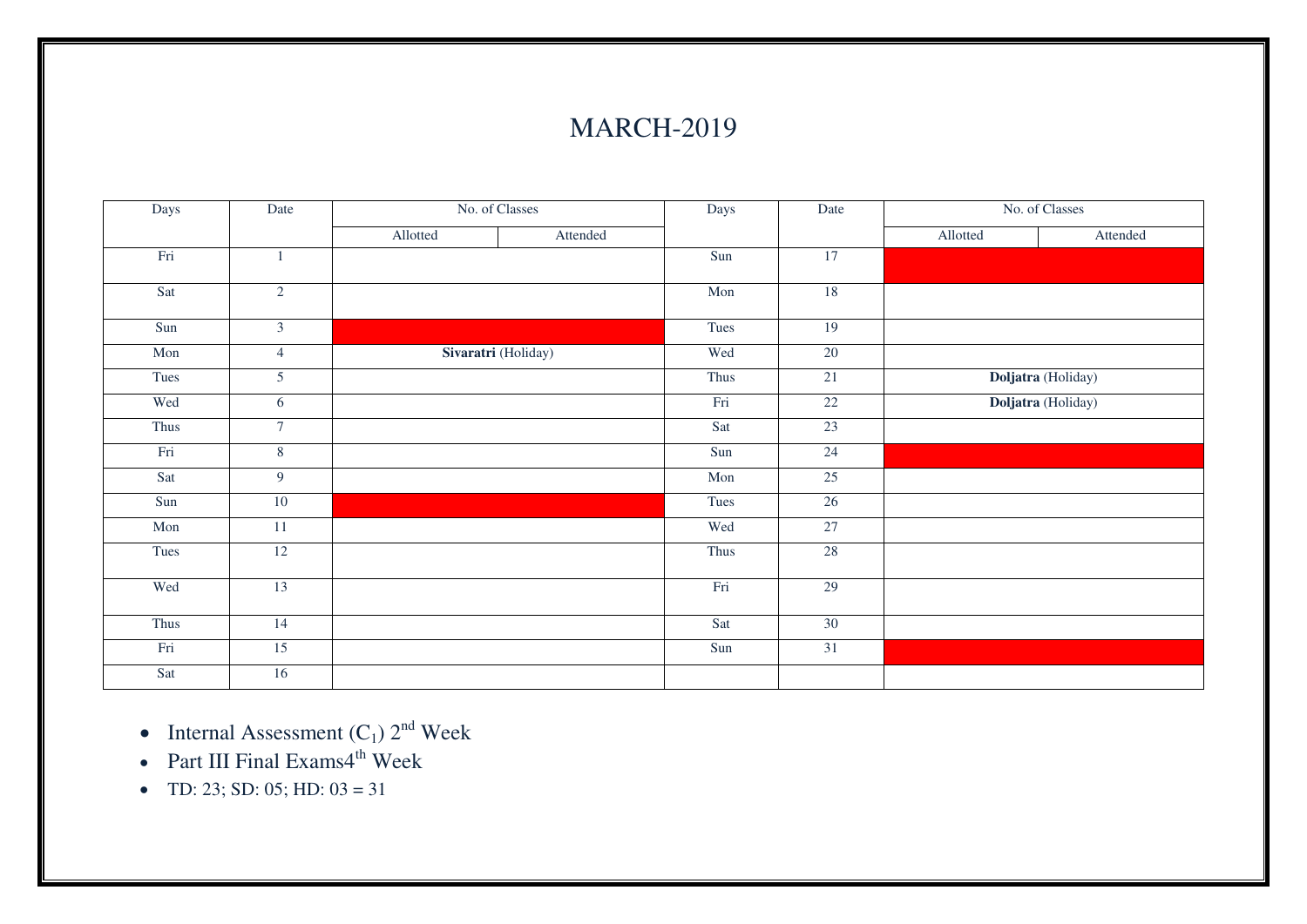### APRIL-2019

| Days | Date            | No. of Classes                    |          | Days      | Date | No. of Classes |             |
|------|-----------------|-----------------------------------|----------|-----------|------|----------------|-------------|
|      |                 | Allotted                          | Attended |           |      | Allotted       | Attended    |
| Mon  |                 |                                   |          | Wed       | 17   |                |             |
| Tues | $\sqrt{2}$      |                                   |          | Thus      | 18   |                |             |
| Wed  | $\mathfrak{Z}$  |                                   |          | Fri       | 19   |                | Good Friday |
| Thus | $\overline{4}$  |                                   |          | Sat       | 20   |                |             |
| Fri  | $5\overline{)}$ |                                   |          | Sun       | 21   |                |             |
| Sat  | 6               |                                   |          | Mon       | 22   |                |             |
| Sun  | $\overline{7}$  |                                   |          | Tues      | 23   |                |             |
| Mon  | $8\overline{8}$ |                                   |          | Wed       | 24   |                |             |
| Tues | $\overline{9}$  |                                   |          | Thus      | 25   |                |             |
| Wed  | $10\,$          |                                   |          | $\rm Fri$ | 26   |                |             |
| Thus | 11              |                                   |          | Sat       | 27   |                |             |
| Fri  | 12              |                                   |          | Sun       | 28   |                |             |
| Sat  | 13              |                                   |          | Mon       | 29   |                |             |
| Sun  | 14              | <b>Ambedkar Jayanti (Holiday)</b> |          | Tues      | 30   |                |             |
| Mon  | 15              | Bengali New Year Day (Holiday)    |          |           |      |                |             |
| Tues | 16              |                                   |          |           |      |                |             |

• TD: 24; SD: 04; HD:  $02 = 30$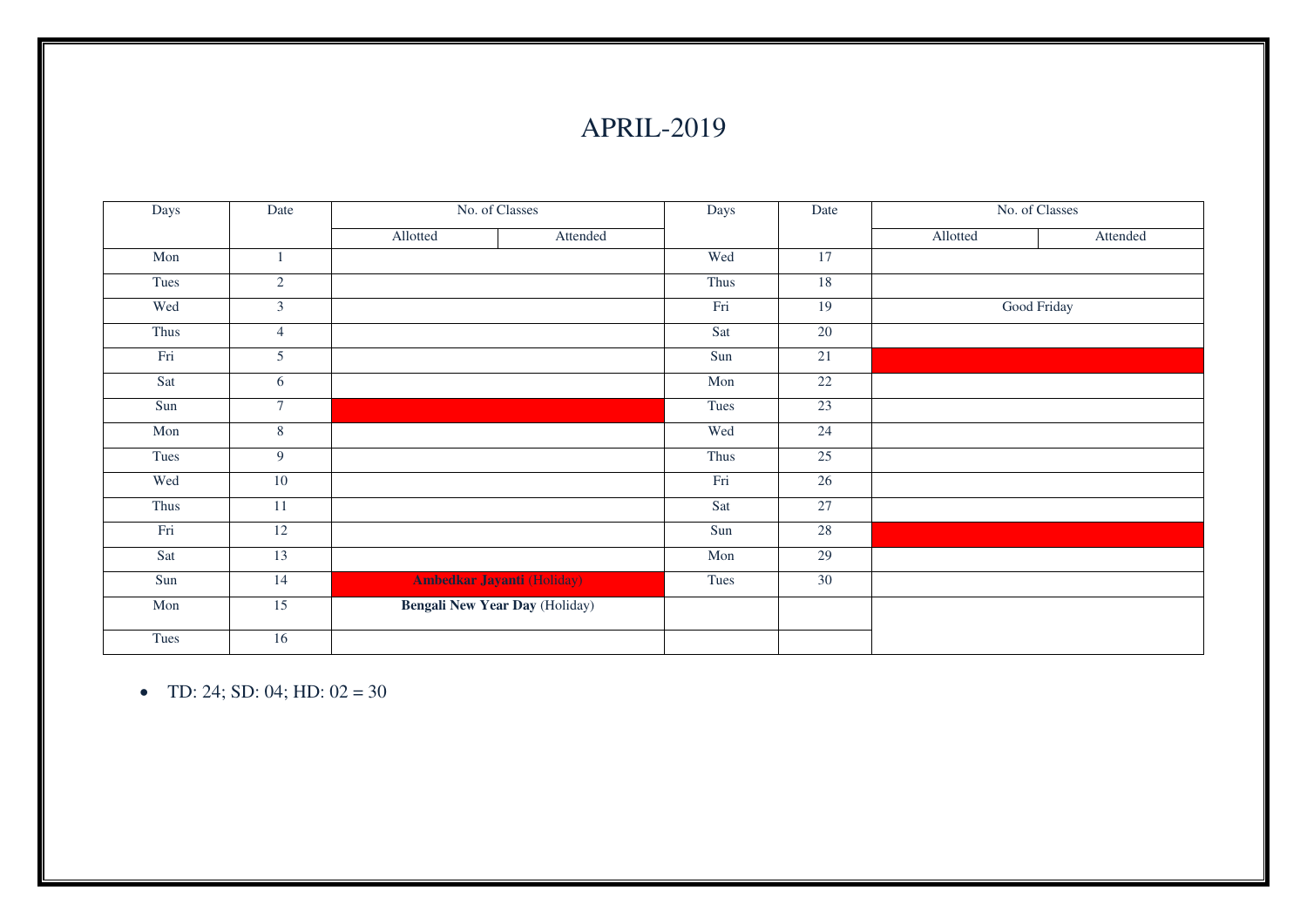### MAY-2019

| Days | No. of Classes<br>Date |          | Days                           | Date |                 | No. of Classes |          |
|------|------------------------|----------|--------------------------------|------|-----------------|----------------|----------|
|      |                        | Allotted | Attended                       |      |                 | Allotted       | Attended |
| Wed  | $\mathbf{1}$           |          | May Day (Holiday)              | Fri  | 17              |                |          |
| Thus | $\overline{2}$         |          |                                | Sat  | 18              |                |          |
| Fri  | $\overline{3}$         |          |                                | Sun  | 19              |                |          |
| Sat  | $\overline{4}$         |          |                                | Mon  | 20              |                |          |
| Sun  | $\overline{5}$         |          |                                | Tues | 21              |                |          |
| Mon  | 6                      |          |                                | Wed  | 22              |                |          |
| Tues | $\overline{7}$         |          |                                | Thus | 23              |                |          |
| Wed  | $\overline{8}$         |          |                                | Fri  | 24              |                |          |
| Thus | $\overline{9}$         |          | RabindraJayanti (Holiday)      | Sat  | 25              |                |          |
| Fri  | $\overline{10}$        |          |                                | Sun  | 26              |                |          |
| Sat  | 11                     |          |                                | Mon  | $\overline{27}$ |                |          |
| Sun  | 12                     |          | <b>Buddhapurnima (Holiday)</b> | Tues | 28              |                |          |
| Mon  | 13                     |          |                                | Wed  | 29              |                |          |
| Tues | 14                     |          |                                | Thus | 30              |                |          |
| Wed  | $\overline{15}$        |          |                                | Fri  | $\overline{31}$ |                |          |
| Thus | 16                     |          |                                |      |                 |                |          |

• Internal Assessment  $(C_2)$   $2^{nd}$  Week

• TD: 25; SD: 04; HD:  $02 = 31$